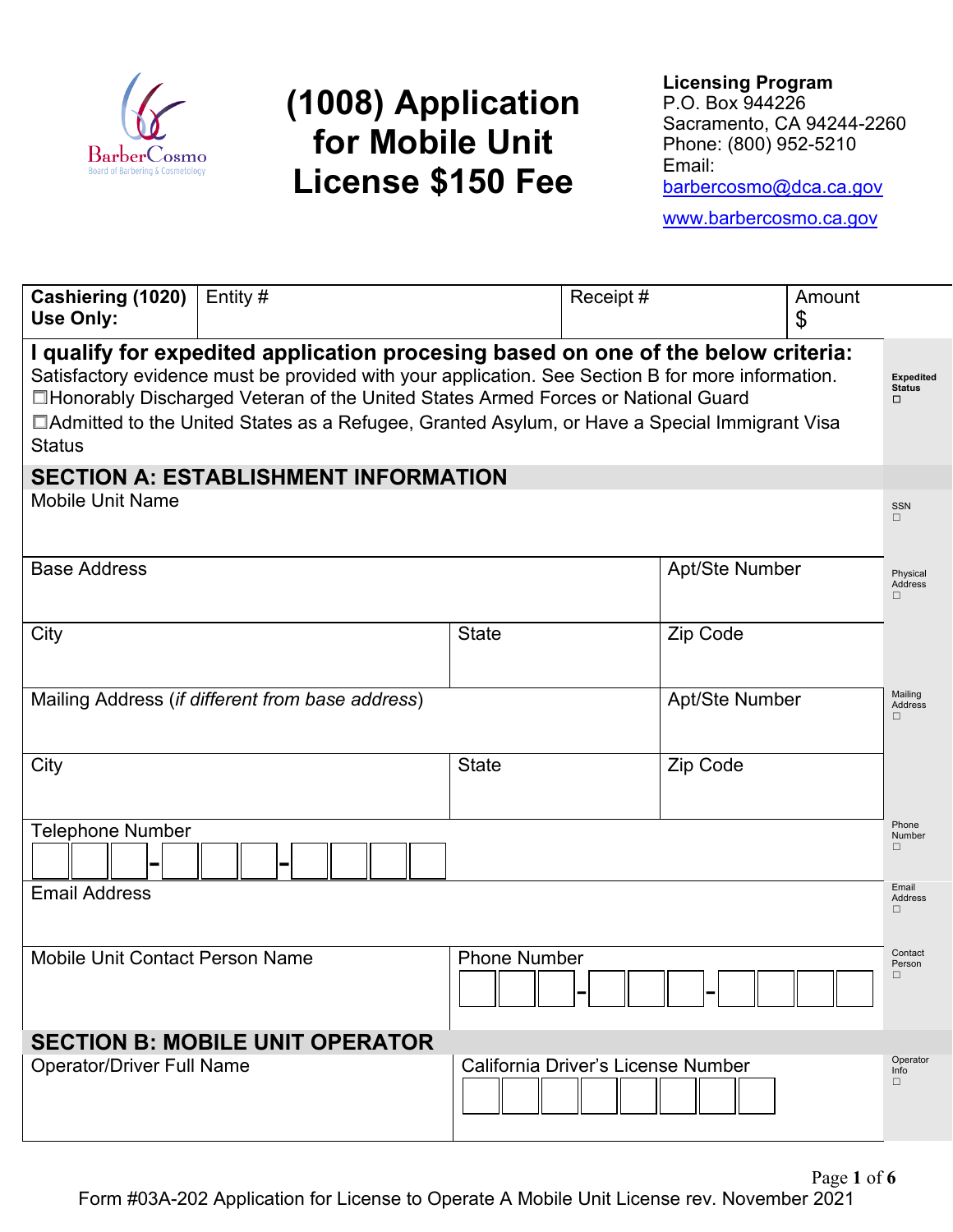## **SECTION C: OWNERSHIP INFORMATION**

### **Select one ownership option and complete that section.**

**Individual Owner**- One person will control all ownership liabilities, requirements, and responsibilities of the establishment. Please complete and submit one Affidavit for an Individual Owner. Ownership Info ☐

| <b>Last Name</b>                                                                                                                                                                                                                                                                                                                                                                                                                                                                                                                                                                                      |                                                                                                | <b>First Name</b> |                   |  |                    |                    | <b>Middle Name</b> |  |                      |  |  |                    |  |
|-------------------------------------------------------------------------------------------------------------------------------------------------------------------------------------------------------------------------------------------------------------------------------------------------------------------------------------------------------------------------------------------------------------------------------------------------------------------------------------------------------------------------------------------------------------------------------------------------------|------------------------------------------------------------------------------------------------|-------------------|-------------------|--|--------------------|--------------------|--------------------|--|----------------------|--|--|--------------------|--|
|                                                                                                                                                                                                                                                                                                                                                                                                                                                                                                                                                                                                       | Married Couple/Domestic Partners- If Owner is a married couple or registered domestic partners |                   |                   |  |                    |                    |                    |  |                      |  |  |                    |  |
| complete the following and attach an Affidavit for each individual.                                                                                                                                                                                                                                                                                                                                                                                                                                                                                                                                   |                                                                                                |                   |                   |  |                    |                    |                    |  |                      |  |  |                    |  |
| <b>Last Name</b>                                                                                                                                                                                                                                                                                                                                                                                                                                                                                                                                                                                      |                                                                                                | <b>First Name</b> |                   |  |                    | <b>Middle Name</b> |                    |  |                      |  |  |                    |  |
| <b>Last Name</b>                                                                                                                                                                                                                                                                                                                                                                                                                                                                                                                                                                                      | <b>First Name</b>                                                                              |                   |                   |  |                    | <b>Middle Name</b> |                    |  |                      |  |  |                    |  |
| Partnership- Two or more people will share all ownership liabilities, requirements, and responsibilities<br>of the establishment. Each person is to provide their legal name and submit and Affidavit.<br>Partnerships must be issued an EIN from the IRS for the application to be processed. Your application<br>will not be processed without an EIN.                                                                                                                                                                                                                                              |                                                                                                |                   |                   |  |                    |                    |                    |  |                      |  |  |                    |  |
| <b>Employer Identification Number (EIN)</b>                                                                                                                                                                                                                                                                                                                                                                                                                                                                                                                                                           |                                                                                                |                   |                   |  |                    |                    |                    |  |                      |  |  |                    |  |
| <b>Last Name</b>                                                                                                                                                                                                                                                                                                                                                                                                                                                                                                                                                                                      | <b>First Name</b>                                                                              |                   |                   |  |                    | <b>Middle Name</b> |                    |  |                      |  |  |                    |  |
| <b>Last Name</b>                                                                                                                                                                                                                                                                                                                                                                                                                                                                                                                                                                                      | <b>First Name</b>                                                                              |                   |                   |  | <b>Middle Name</b> |                    |                    |  |                      |  |  |                    |  |
| <b>Last Name</b>                                                                                                                                                                                                                                                                                                                                                                                                                                                                                                                                                                                      | <b>First Name</b>                                                                              |                   |                   |  | <b>Middle Name</b> |                    |                    |  |                      |  |  |                    |  |
| Corporation- A corporation registered with the California Secretary of State, will be responsible for all<br>liabilities and requirements of the establishment. List the name of the corporation or LLC, along with<br>all officer's names and titles or members (if LLC with no officers) as well as the EIN. Corporations or<br>LLC's must register with the California Secretary of State and be issued an EIN from the IRS for the<br>application to be processed. Each member or officer will need to complete and submit an Affidavit for<br>Establishment and Mobile Unit License Application. |                                                                                                |                   |                   |  |                    |                    |                    |  | Ow<br>Info<br>$\Box$ |  |  |                    |  |
| Name of Corporation or LLC:                                                                                                                                                                                                                                                                                                                                                                                                                                                                                                                                                                           |                                                                                                |                   |                   |  |                    |                    |                    |  |                      |  |  |                    |  |
| <b>Employer Identification Number (EIN)</b>                                                                                                                                                                                                                                                                                                                                                                                                                                                                                                                                                           |                                                                                                |                   |                   |  |                    |                    |                    |  |                      |  |  |                    |  |
| <b>Title/Member</b>                                                                                                                                                                                                                                                                                                                                                                                                                                                                                                                                                                                   | <b>Last Name</b>                                                                               |                   |                   |  | <b>First Name</b>  |                    |                    |  | <b>Middle Name</b>   |  |  |                    |  |
| <b>Title/Member</b>                                                                                                                                                                                                                                                                                                                                                                                                                                                                                                                                                                                   | Last Name                                                                                      |                   |                   |  | <b>First Name</b>  |                    |                    |  |                      |  |  | <b>Middle Name</b> |  |
| <b>Title/Member</b>                                                                                                                                                                                                                                                                                                                                                                                                                                                                                                                                                                                   | <b>Last Name</b>                                                                               |                   | <b>First Name</b> |  |                    |                    | <b>Middle Name</b> |  |                      |  |  |                    |  |

Ownership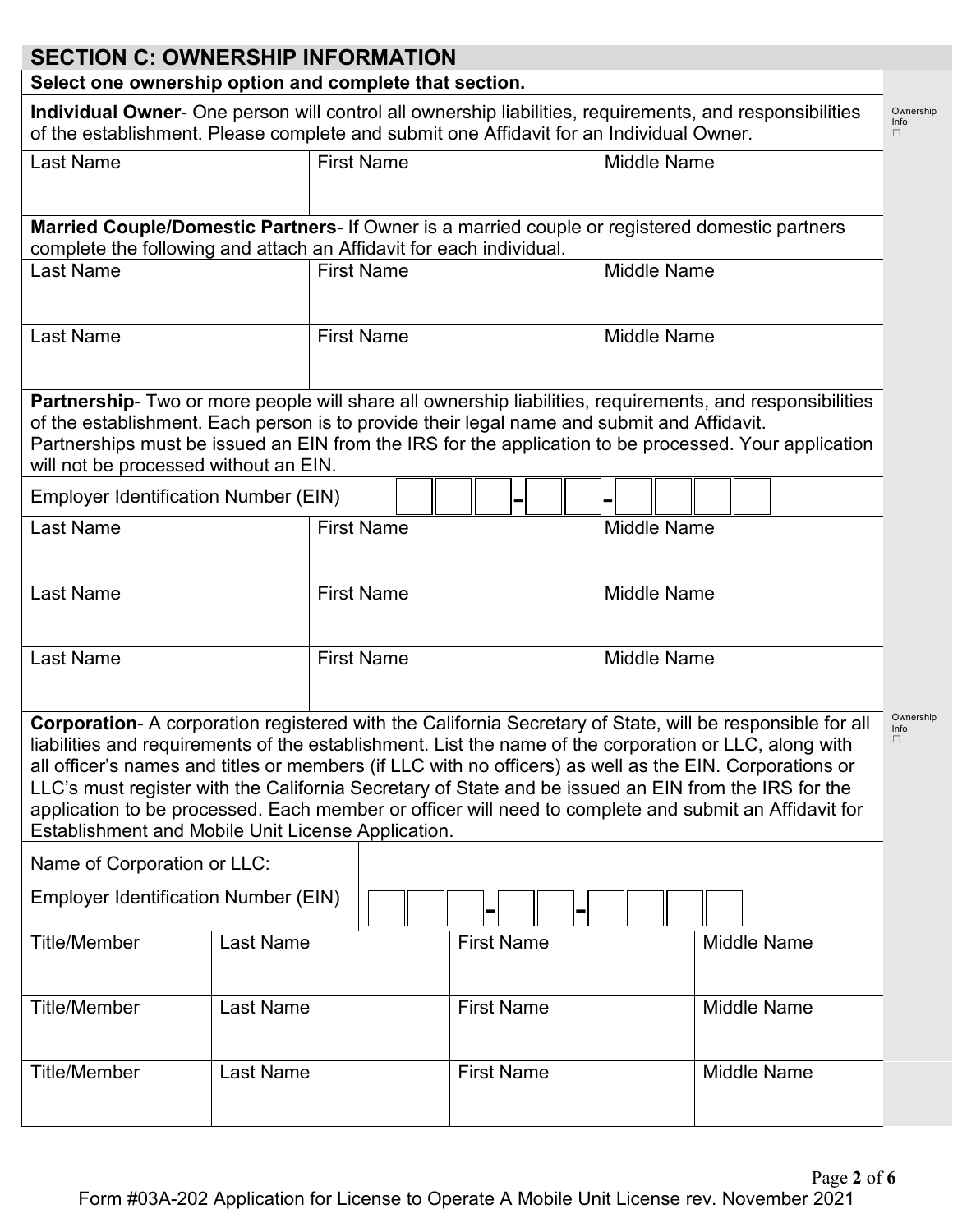## **SECTION D: CERTIFICATION**

*I certify that I have read and understand the information, Know Your Workers' Rights, provided by the California Board of Barbering and Cosmetology. I certify under penalty of perjury under the laws of the State of California that the information provided on this application is true and correct to the best of my/our knowledge and that the establishment will meet all the requirements set forth in the Barbering and Cosmetology Act & the California Code of Regulations before opening business.*

*As the owner of this establishment I understand that I am responsible for implementing and maintaining all the health and safety laws and regulations in this establishment and that I as an establishment owner may be cited for all the violations found in this establishment regardless of who caused or whose station the violation was found in. I also understand that if present the licensee or unlicensed individual will also be cited for violations found at their station.*

**Who must sign this form**: Individual owner, or if married couple/domestic partners- both parties, or if partnership- all partners, or if corporation- the President, Treasurer or Members (if no Officers).

| Signature | <b>Printed Name</b> | Date |
|-----------|---------------------|------|
| Signature | <b>Printed Name</b> | Date |
| Signature | <b>Printed Name</b> | Date |
| Signature | <b>Printed Name</b> | Date |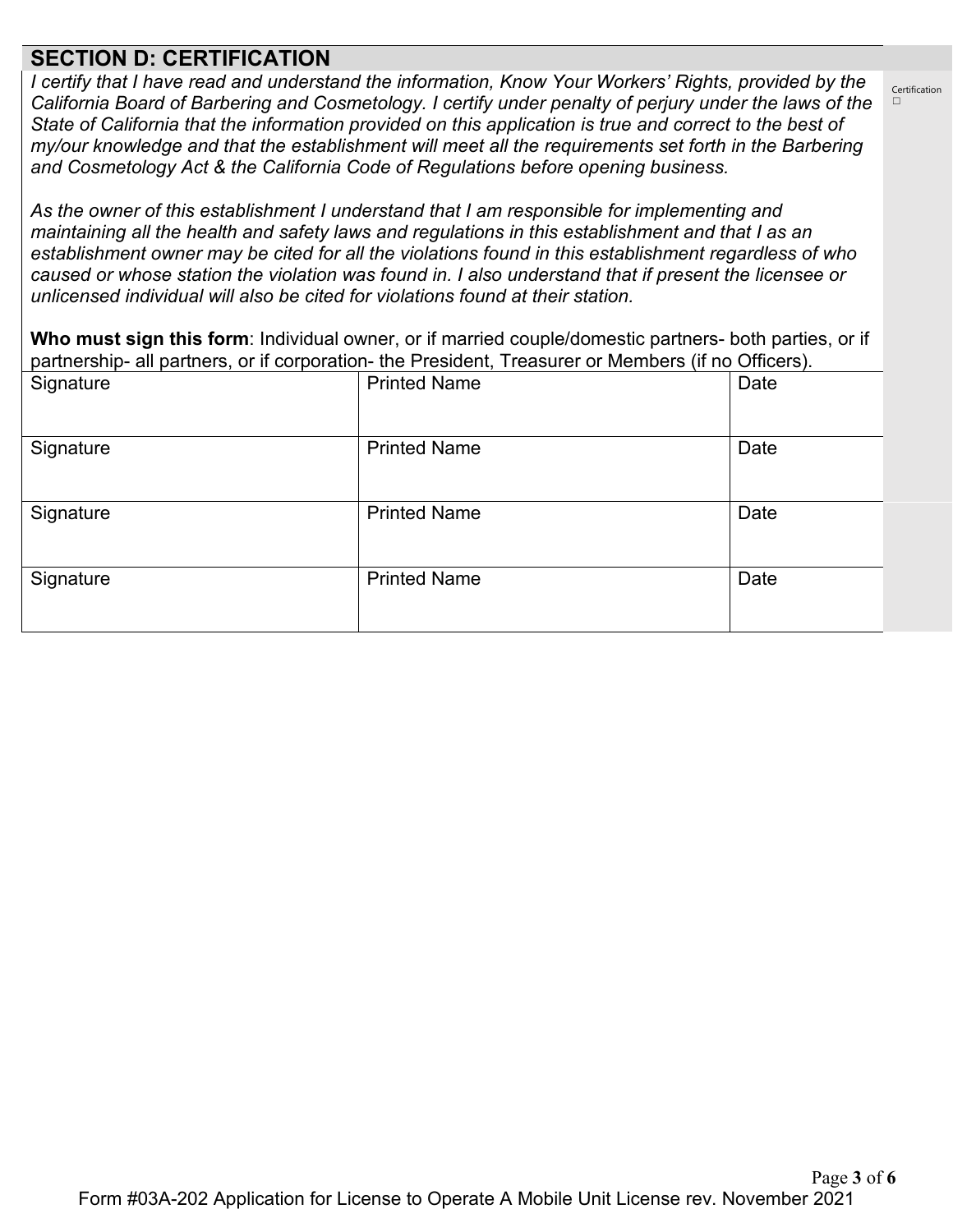

## **Affidavit for Establishment and Mobile Unit License Application**

#### **Licensing Program**

P.O. Box 944226 Sacramento, CA 94244-2260 Phone: (800) 952-5210 Email: [barbercosmo@dca.ca.gov](mailto:barbercosmo@dca.ca.gov) [www.barbercosmo.ca.gov](http://www.barbercosmo.ca.gov/)

| Applying as:<br>$\Box$ Individual                                      | □ Married Couple/<br>Registered<br><b>Domestic Partners</b> | $\Box$ Partnership | $\Box$ Corporation<br>Officer           | $\Box$ LLC Officer/<br>Member | $\Box$ Org<br><b>Type</b> |  |
|------------------------------------------------------------------------|-------------------------------------------------------------|--------------------|-----------------------------------------|-------------------------------|---------------------------|--|
| <b>SECTION A: PERSONAL INFORMATION</b>                                 |                                                             |                    |                                         |                               |                           |  |
| Social Security or Individual Taxpayer Identification Number           |                                                             |                    |                                         |                               | <b>SSN</b>                |  |
| (Employment Identification Number is not acceptable)                   |                                                             |                    |                                         |                               | П.                        |  |
| $\blacksquare$                                                         |                                                             |                    |                                         |                               |                           |  |
| Date of Birth (MM/DD/YY) Must be over 16 years old                     |                                                             |                    | (at least 17 years old for Electrology) |                               | <b>DOB</b><br>П.          |  |
| ٠                                                                      |                                                             |                    |                                         |                               |                           |  |
| <b>Last Name</b>                                                       | <b>First Name</b>                                           |                    | <b>Middle Name</b>                      |                               |                           |  |
|                                                                        |                                                             |                    |                                         |                               | Name<br>□                 |  |
| List any previously held names:                                        |                                                             |                    |                                         |                               |                           |  |
|                                                                        |                                                             |                    |                                         |                               |                           |  |
| Address (scheduling letter and all correspondence will be mailed here) |                                                             |                    | <b>Apt Number</b>                       |                               | <b>Address</b><br>□       |  |
| City                                                                   |                                                             | <b>State</b>       | Zip Code                                |                               |                           |  |
|                                                                        |                                                             |                    |                                         |                               |                           |  |
| <b>Telephone Number</b>                                                |                                                             |                    |                                         |                               |                           |  |
| -                                                                      |                                                             |                    |                                         |                               |                           |  |
| <b>Email Address</b>                                                   |                                                             |                    |                                         |                               | Email<br>Address          |  |
|                                                                        |                                                             |                    |                                         |                               | □                         |  |
|                                                                        |                                                             |                    |                                         |                               |                           |  |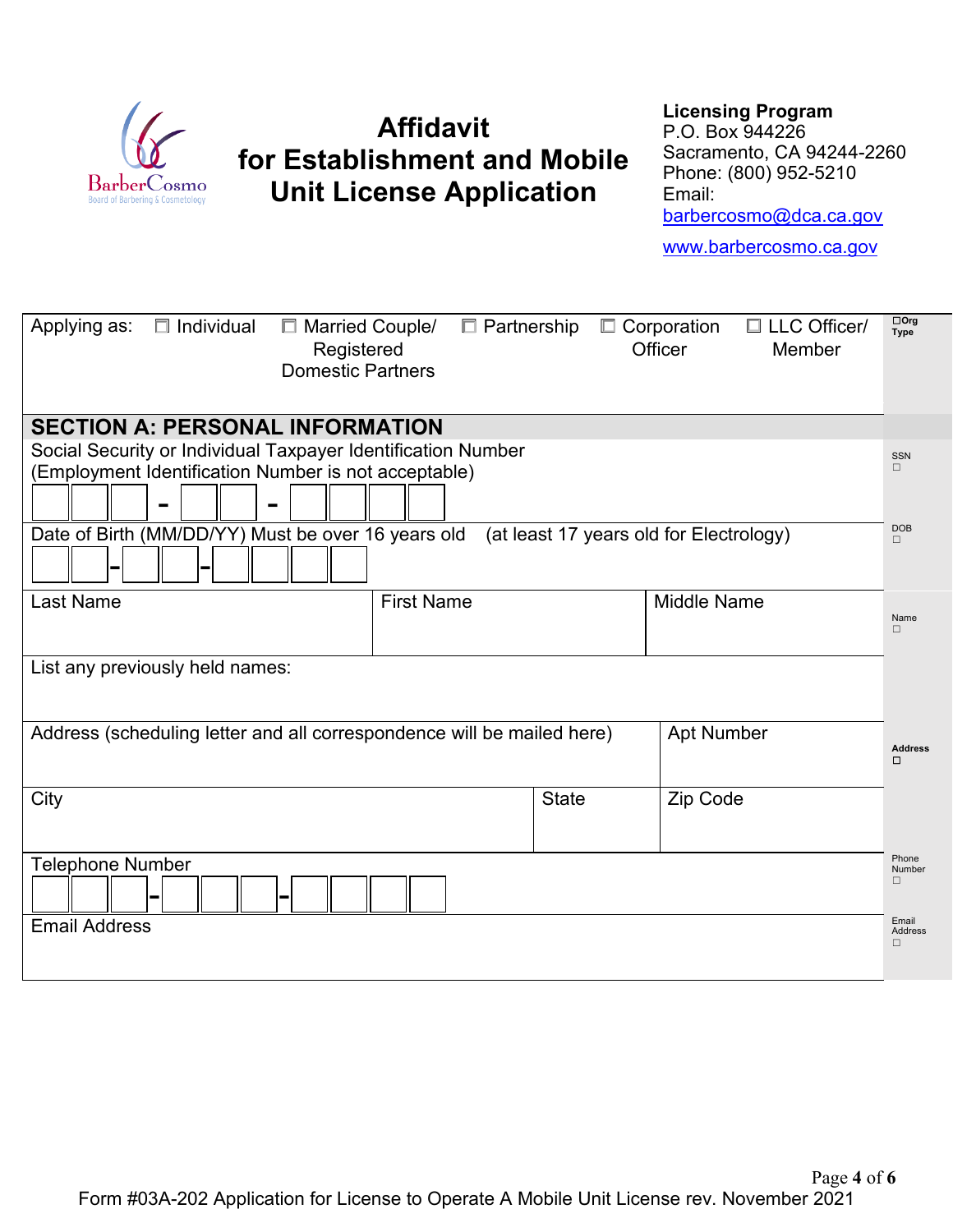|    | <b>SECTION B: BACKGROUND INFORMATION</b>                                                                                                                                                                                                                                  |               |                                               |
|----|---------------------------------------------------------------------------------------------------------------------------------------------------------------------------------------------------------------------------------------------------------------------------|---------------|-----------------------------------------------|
| 1. | Have you ever been convicted of or pled no contest to, a violation<br>of any law of the United States, in any state, local jurisdiction, or<br>any foreign country?                                                                                                       | $\Box$ Yes    | Convictions<br>with docs<br>$\Box$            |
|    | If yes, attach a completed Disclosure Statement Regarding<br>Criminal Pleas/Convictions form. If needed, the Board will request<br>more information.                                                                                                                      | $\Box$ No     |                                               |
| 2. | Have you ever had any professional or vocational license or<br>application denied, suspended, revoked, placed on probation or<br>other disciplinary action taken by this or any other governmental<br>authority in this state or any other state, or any foreign country? | $\Box$ Yes    | Disciplinary<br>Action<br>with docs<br>$\Box$ |
|    | If yes, attach a completed Disclosure Statement Regarding<br>Disciplinary Action form. If needed, the Board will request more<br>information.                                                                                                                             | $\Box$ No     |                                               |
|    | Do you hold any professional or vocational license(s) with a<br>California Board?                                                                                                                                                                                         | $\Box$ Yes    | <b>CA Licenses</b><br>$\Box$                  |
| 3. | If yes, License Number(s):<br>lf<br>the name on your other license(s) does not match the name on this<br>application, submit a Change of Name form with the required<br>documentation with this application.                                                              | $\Box$ No     |                                               |
|    | Do you, or have you ever, served in the United States military?                                                                                                                                                                                                           | $\square$ Yes | Military<br>with docs<br>$\Box$               |
| 4. | If yes, attach a copy of your DD214, discharge papers, or current<br>orders for an expedited application.                                                                                                                                                                 | $\Box$ No     |                                               |
| 5. | Were you admitted to the United States as a Refugee, Granted<br>Asylum, or Have a Special Immigrant Visa Status?                                                                                                                                                          | $\Box$ Yes    | $\Box$ Asylum/<br>Refugee Docs                |
|    | If yes, please include a copy of documentation that shows the<br>correct status.                                                                                                                                                                                          | $\Box$ No     |                                               |

## **SECTION C: CERTIFICATION**

I understand that establishments are responsible for compliance with any applicable labor laws of the state and that the applicant understands the informational materials on basic labor laws, as specified in Section 7314.3 ☐Certification

I certify that I have read and understand the information, **Know Your Workers' Rights**, provided by the Board of Barbering and Cosmetology at

[https://www.barbercosmo.ca.gov/consumers/workers\\_rights.shtml.](https://www.barbercosmo.ca.gov/consumers/workers_rights.shtml) I have read and understand the laws and regulations pertaining to this profession in California [https://www.barbercosmo.ca.gov/laws\\_regs/index.shtml.](https://www.barbercosmo.ca.gov/laws_regs/index.shtml)

I certify under penalty of perjury under the laws of the State of California that all statements furnished in connection with this application are true and accurate.

Signature **Date Date Date Date Date Date Date Date Date Date Date**